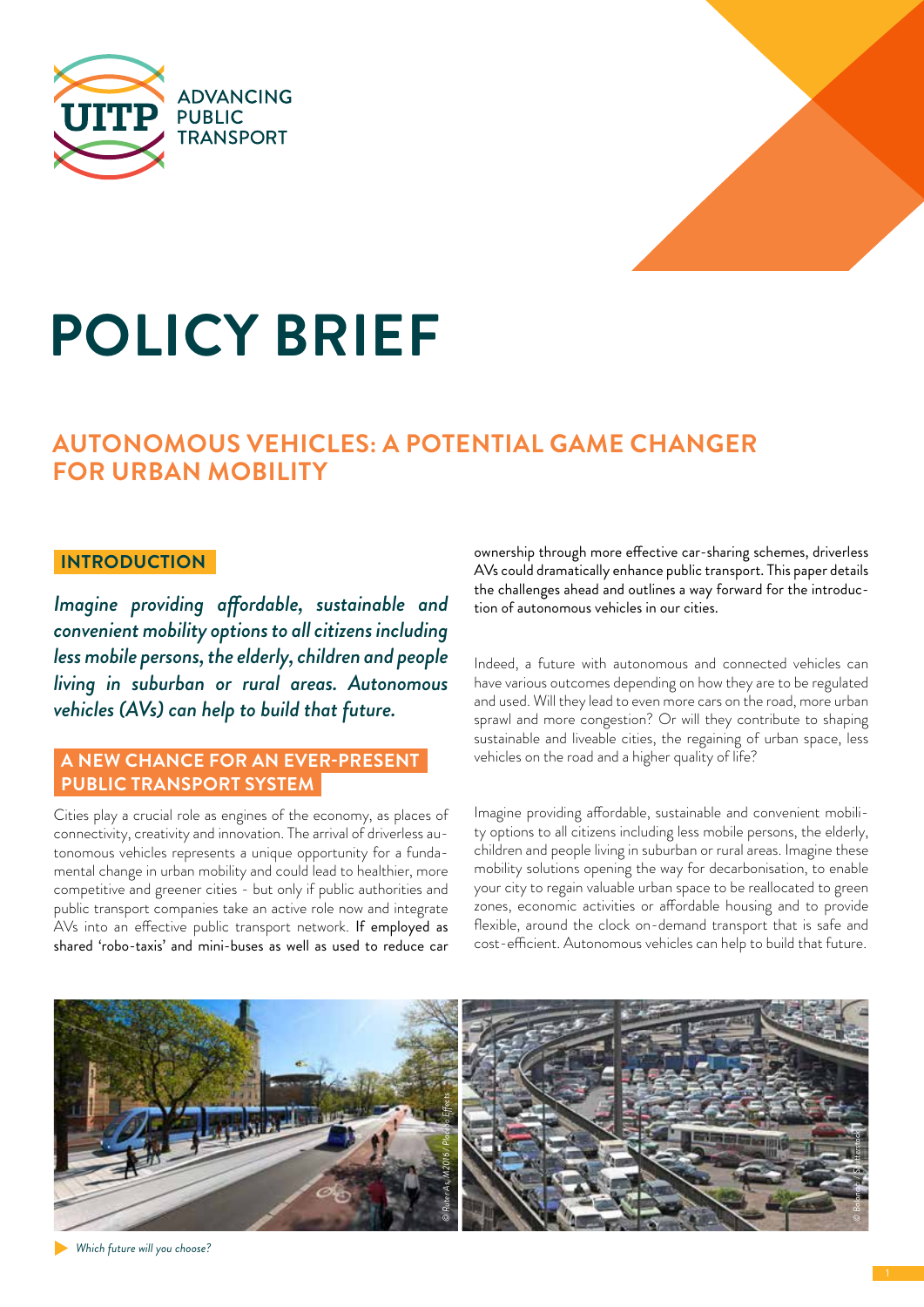### **Less traffic, 80% fewer cars**

Recent studies by MIT (New York), ITF (Lisbon) and the VDV (Stuttgart) have shown that it would be possible to take every citizen to their destination with at least 80% fewer cars!

Removing four out of every five cars would have a significant positive impact for cities and affects not only the environment, traffic efficiency, and parking but also frees up a lot of urban space. In many cities, on-street parking accounts for a vast amount of land, which could be freed for other uses. Fewer cars would also lower the cost of building and maintaining roads and generate less noise whilst having a smaller environmental impact.

Driving patterns of vehicles could be algorithmically optimised, but most importantly: self-driving vehicles would also provide much safer roads as today 1.2 million worldwide a year die in automobile-related deaths and 90% of the accidents are due to human error.

*BUT this will only happen if AVs are introduced in fleets of driverless shared autonomous vehicles of different sizes reinforcing an efficient high capacity public transport network supporting walking and cycling.* 

Indeed, the above-mentioned studies clearly state that these results are only obtained if autonomous vehicles are shared and they complement an efficient high-capacity public transport system. Public transport is and remains the only solution able to fulfil the lion's share of trips by using a minimum amount of space in dense urban environments and enabling people to travel in a time-efficient manner.

# Possible applications of autonomous vehicles (AVs) as part of a diversified public transport system

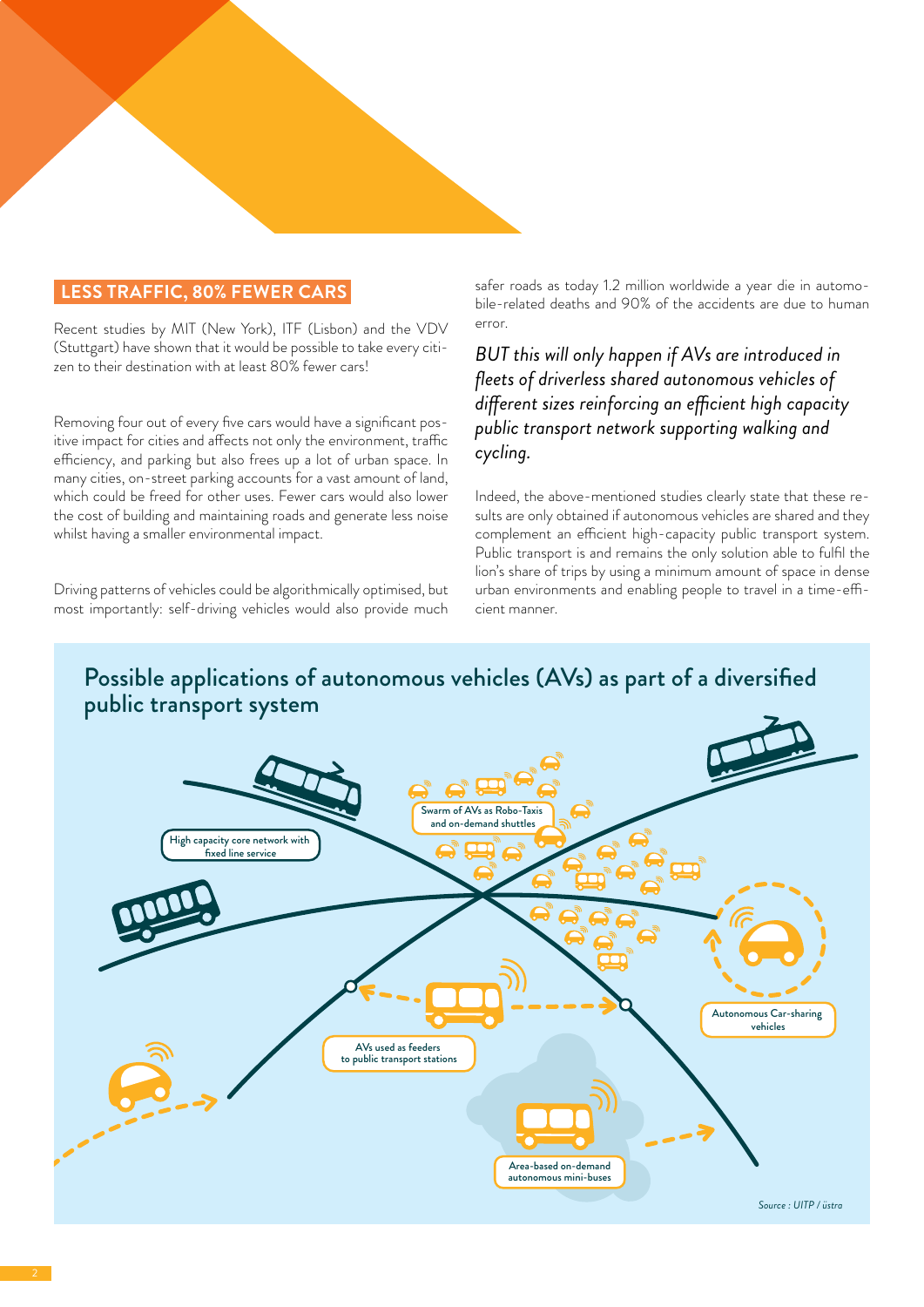The decisive factors that will determine the realisation of the above vision are the shared usage of AVs in fleets and the use of fully driverless operation. If fully automated operation cannot be accomplished, AVs will NOT be able to form a new mode of transport and thus could NOT enhance existing public transport. Therefore cities and countries must actively shape the introduction of AVs now to prepare the authorisation of driverless operation. An integrated effort of all authorities concerned (mobility, road safety, urban planning, traffic control, etc.) must be put in place. Otherwise we will miss the chance for a fundamental change in urban

mobility and end up in a scenario where vehicle automation will even further increase the amount of private car and vehicle miles travelled with all the associated negative externalities.

2016 has seen many trials of autonomous vehicles of different sizes and things are moving very fast as – according to various estimations - fully autonomous cars are predicted to become available in the early 2020s.





Since June 2016, Swiss operator Carpostal – Postauto operates two electric autonomous shuttles for passengers in the aims to test the public acceptance, the integration of autonomous shuttles in pedestrian zones as well as offering additional services where no public transport services existed before.



For Keolis, AVs are a groundbreaking innovation, transforming ning on the banks of the river Saône since September 2016, providing easy access to businesses, as well as dining, entertainment, and shopping areas. Designed with intermodality in mind, the shuttle service is situated just a few metres from the tram stops serving the Confluence eco-district.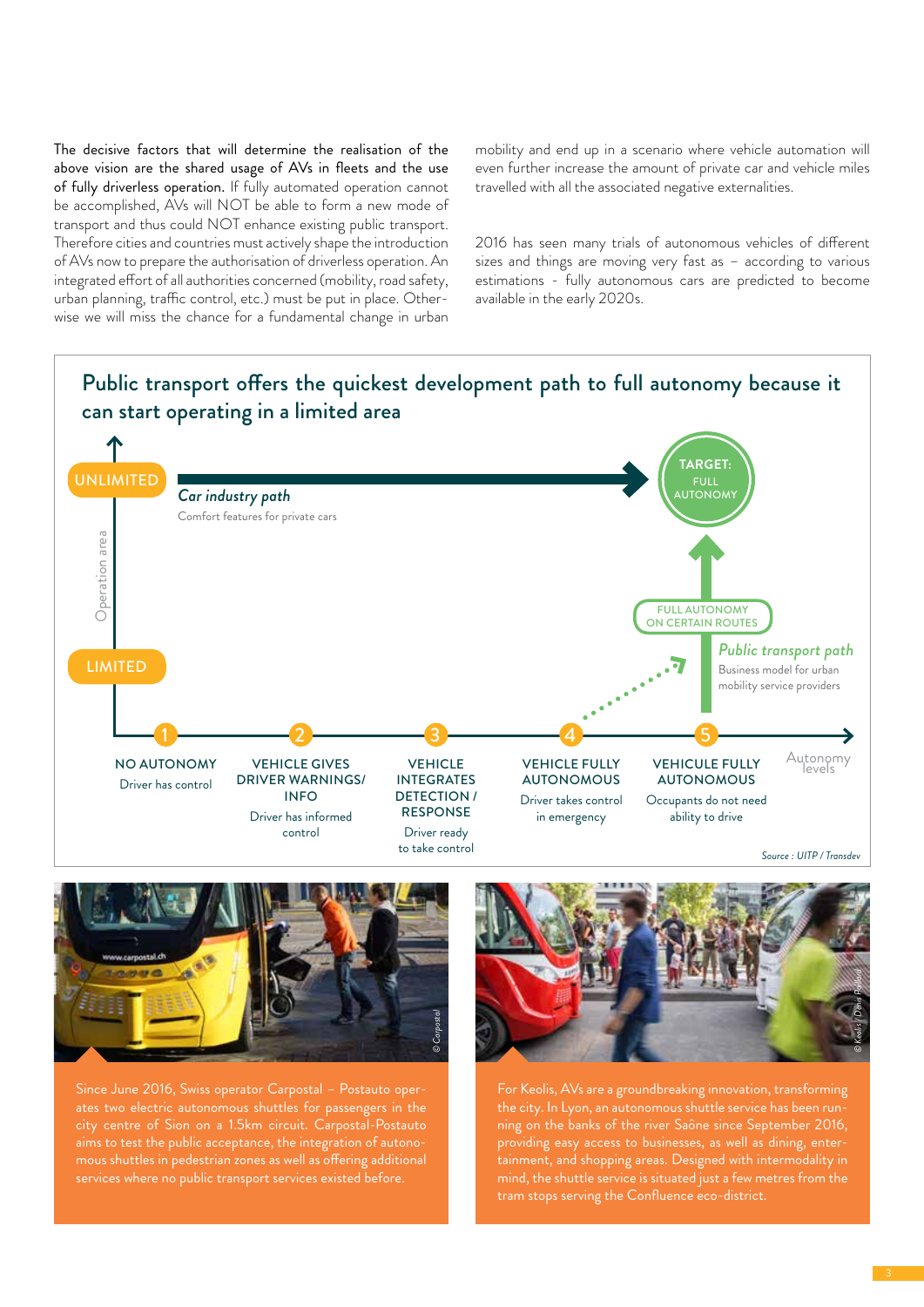Although it seems clear that AVs are coming, we do not know yet how they will be rolled out as this also largely depends on how they will be regulated. The following SWOT analysis shows the strengths, weaknesses, opportunities and threats that shared AVs represent for the future of our cities:

- Provide additional efficient public transport services (high frequency or on demand) during extended operating hours at lower cost
- Social inclusion: more mobility options for all (elderly people, disadvantaged communities, children, less populated areas)
- > Solutions for Last-Mile, Door-2-Door, neighbourhoodand feeder services,
- > Chance for decarbonisation: introduction of e-mobility
- > A chance to re-frame how public transport is used and viewed by the public
- > AVs as car- and ride-sharing will reduce parking pressure and car traffic

# STRENGTHS WEAKNESSES

- > Ability of the public sector to invest in new technologies, lack of speed for innovation and lack of skilled workforce
- > Direct services with smaller vehicles could weaken mainline public transport services, walking, cycling
- Significant change only through higher vehicle occupancy
- > Special vehicle equipment and development needed for public ride-sharing services (wide doors, room for luggage, communication eg. vehicle to passenger, passenger to control center...)
- > Most car-owners are not used to car- and ridesharing and will not accept these forms of car-use naturally
- So far, low speed, low capacity and very "cautious" driving behaviour

# OPPORTUNITIES **THREATS**

- > Chance for public transport to become a real mobility provider and the digital integrator with all the opportunities of the value of data, CRM & traffic control
- > Enhanced planning of mobility infrastructure
- > Chance for new business model for urban mobility, for instance through time-sensitive pricing instead of flat rate
- Increase in jobs with more customer-oriented functions (proactive mobility assistant instead of invisible bus driver?)
- > Chance to implement Mobility as a Service Platforms
- > AVs as carsharing-cars as a door-opener to increase the number of shared trips
- > Regaining urban space through reduced parking needs and shared use of AVs

- > Limits in technology or lack of public acceptance could prevent driverless operation within the foreseeable future
- > Traffic volume increase through empty AV cars
- > Private cars being replaced by private AVs, making congestion more bearable leading to additional car ownership and urban sprawl
- Reduction in number of driver/chauffeur jobs
- > AVs as robo-taxis are a business opportunity for private firms (Uber, Google, Amazon, car-manufacturers). This could lead to the privatisation of urban transport services with a loss of influence for public authorities
- > Uncertainty on Life Cycle Costs (LCC), providers, monopolistic or competitive markets, etc.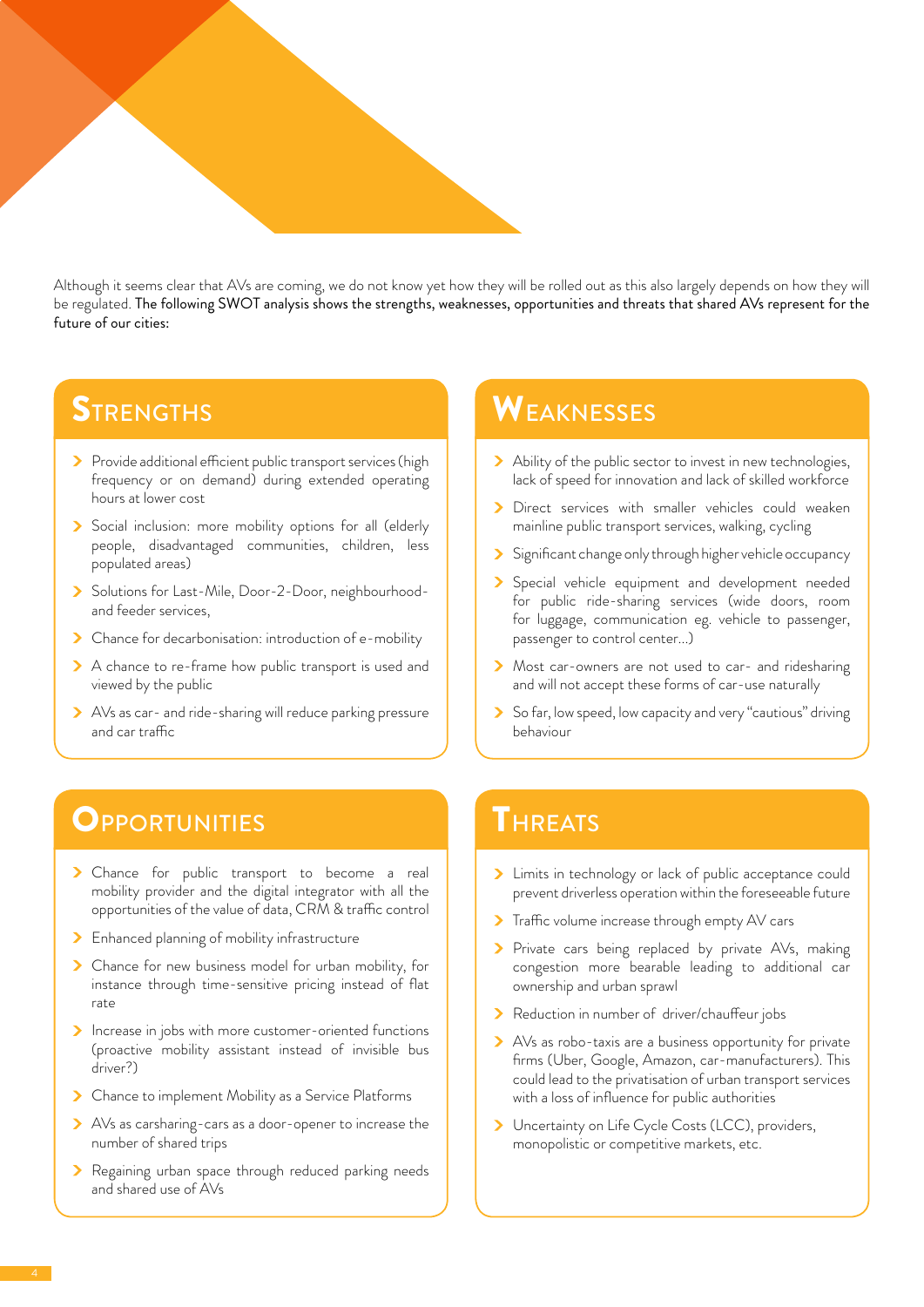Now is the time to start preparing the right regulatory framework for AVs to ensure they will serve cities' policy objectives. With current traffic rules, AVs will be seen as comfortable private cars that could well drive around empty to avoid paying parking charges, increasing car traffic and urban sprawl. Public transport, walking and cycling would lose market share and doing nothing is therefore not an option.



*Source : UITP / Martin Röhrleef* 

Ensuring safe, green, accessible, affordable, equitable and inclusive mobility to citizens are the principles of any city or region. New technologies should be used to help cities reach these policy goals. Therefore, the role of authorities must be to build a regulatory framework to ensure AVs bring benefits to cities and that the above principles are respected. Cities will only be able to shape the future mobility market if they get involved now.

As mentioned before, autonomous vehicles offer the opportunity to provide more public transport options to people and in

locations where it was difficult or impossible before because of high operational costs. Shared autonomous 'robo-taxis' and ondemand shuttles will be very cost-efficient since there will be no driver costs and they could solve first- and last mile issues, act as feeders to public transport trunk lines or offer door-todoor mobility. They will be part of a versatile and highly efficient integrated public transport system where citizens will be able to choose the best mobility option through an integrated multimodal mobility platform offering mobility as a service ('MaaS').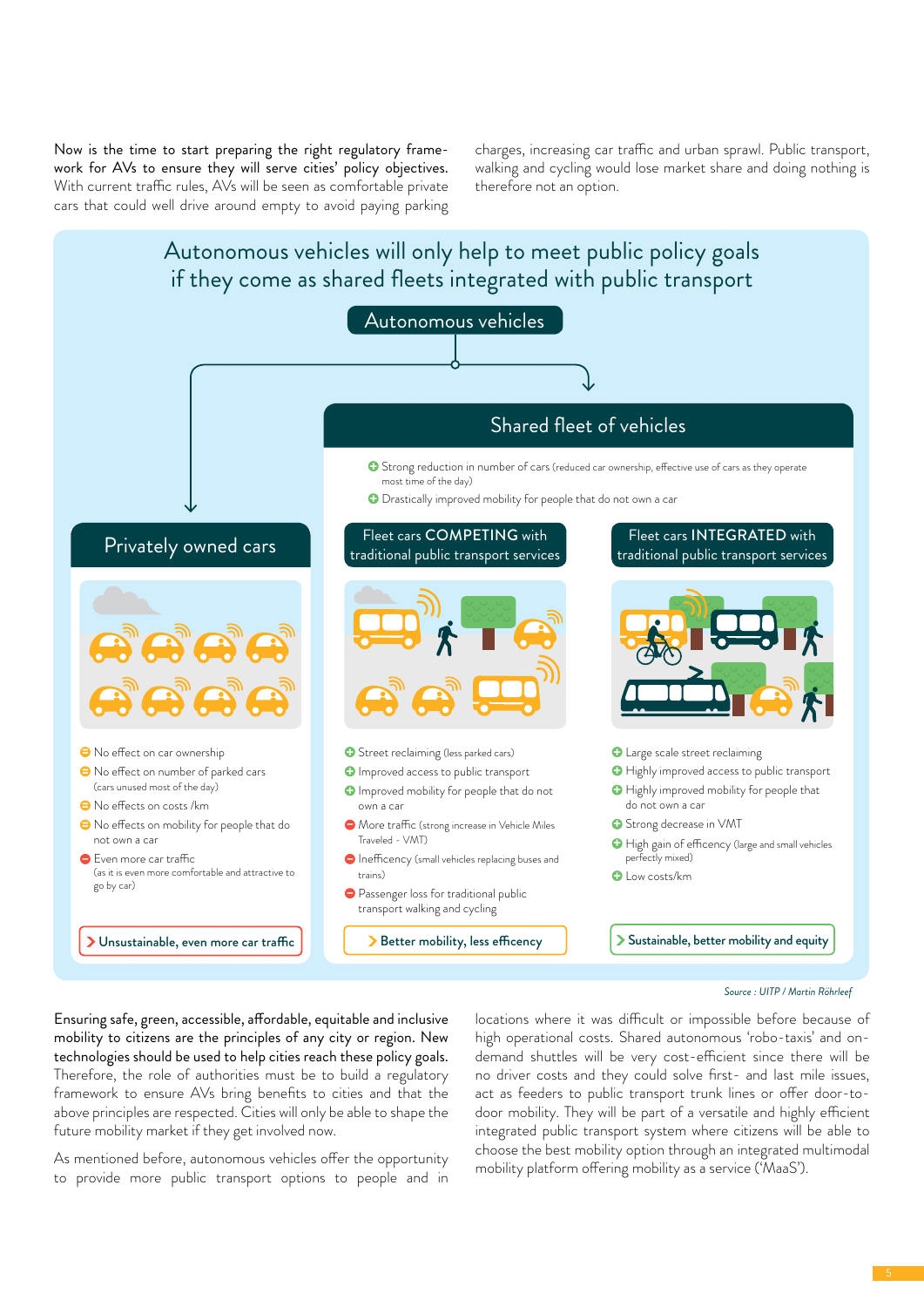

In February 2016, üstra launched its *Mobility Shop* that offers multimodal registration, routing, booking and invoicing in Hannover, Germany. It is a major step towards becoming that offers Mobility as a Service (MaaS) to its customers now and in the future.



In spring 2017 in Vienna, the mobility app WienMobil will offer simple and convenient app not only to bus, tram and licly available mobility services such as e-loading stations, parking garages, taxis, Citybike, car sharing, car rental one-stop mobility shop that, in addition to accessing real-time to book, reserve and pay for other combined transport.

Obviously there are still many questions related to liability, insurance and technology that need to be solved but the introduction of driverless autonomous vehicles has a huge impact on the planning and the investment needed for sustainable urban mobility in the future and this calls for action now to ensure the right decisions are taken.

# Encouraging shared mobility

The first point is to ensure autonomous vehicles are shared and that people are ready for this idea of sharing and switching between different modes of transport. Therefore, all forms of shared mobility, mainly car- and ride-sharing, need to be actively promoted and incentivised as of today. Tax incentives for shared rides or shared ownership of vehicles, shared vehicle zones, promotional campaigns, priority parking places, promotion of pilot projects...: preparing our citizens for shared autonomous vehicles in the future goes hand in hand with more car- and ride-sharing today. Measures to limit single car occupancy need to be taken as well as measures to avoid having empty private autonomous cars on the roads.

# Creating a balanced integrated multimodal mobility offer

The second point is to ensure that these fleets of shared AVs are integrated into a complete mobility solution with high capacity public transport as a backbone in densely utilised areas to fulfil the lion's share of trips complemented by walking and cycling.

*© üstra © Wiener Linien*

In order to become really attractive and form a credible alternative to (autonomous) car ownership, the different sustainable modes need to be coordinated, planned and delivered in an integrated way. From a physical perspective (coordinated network planning, stations, urban planning, and algorithmic optimisation of autonomous fleets) but also from an information perspective: a one-stop-mobility shop acting as a personal mobility assistant offering travel information, booking and ticketing.

# *The creation of multimodal mobility platforms offering Mobility as a Service is the way to connect urban mobility services now and in the future.*

Public transport authorities and operators are experts in organising urban mobility solutions: allow them to lead the transition and take the lead in the coordination of tomorrow's mobility. Moreover, public transport already has experience in the automation of transport services thanks to the automation of metro lines. Indeed, in 2016 there were 803km of automated metro in operation in 37 cities worldwide. This trend is growing as by 2025, automated metro lines are expected to total over 2,300km globally.

Walking, cycling and shared autonomous fleets are excellent options to provide door-to-door transport or act as feeders, but on their own they are not a substitute for public transport, primarily as they lack the capacity to cater for the sheer volumes required in densely utilised urban spaces.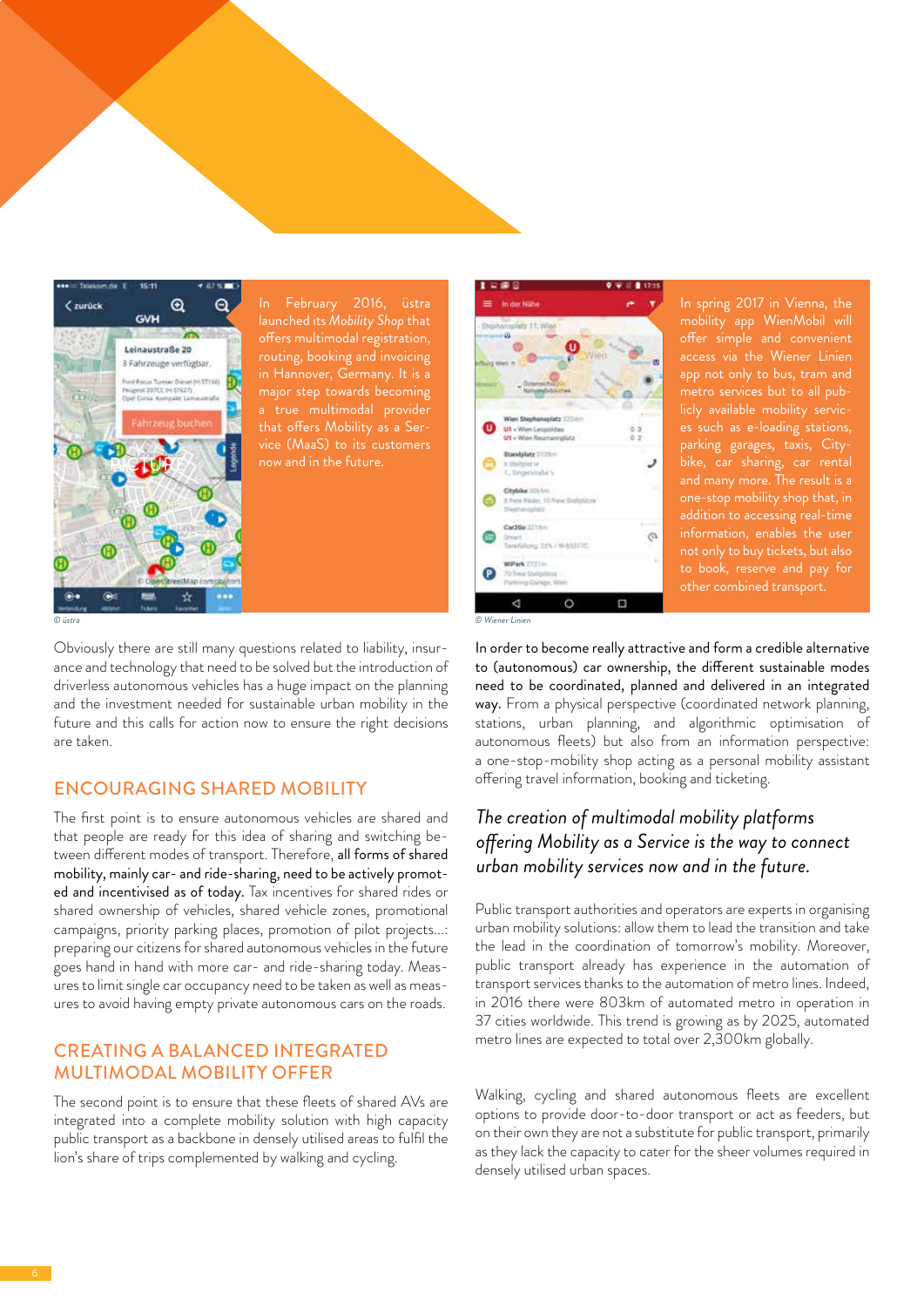In many cities, public transport companies are leading the transition to offer multimodal mobility to their citizens through partnerships with shared mobility providers such as car- and bike-sharing and they are testing new services with autonomous shuttles. They are

also providing Mobility as a Service-platforms to provide combined mobility to their customers and these platforms will also ensure the integration of shared AVs into a complete mobility solution in the future.

### **AV strategy of a public transport operator: Transdev**

a natural choice since they are flexible in terms of timing and geographical coverage, economical, clean and offer many development opportunities.

"We're convinced of the potential that autonomous vehicles have to extend our current range of services. We're

aiming high, and thinking practically. This means going through a key initial stage, on which we are focusing all our energy right now: consolidating our expertise by capitalising on the success of the first operations such as Civaux with Navya and Ladoux with Easymile." Yann Leriche, Chief Performance Officer, Transdev.



*© Transdev - Jean-François Deroubaix*

### **AV strategy of a public transport authority: LTA**

In Singapore, the Land Transport Authority (LTA) considers AV technology an opportunity to help achieve the 2013 Singapore Land Transport Masterplan that aims to promote public transport help address the challenge of the manpower crunch and cilitate efforts to improve the reliability of public transport

through a demand-responsive cling infrastructure and rally around a car-lite Singapore.

Therefore, Singapore is preparing itself through trials to integrate autonomous vehicles into the public transport network once they are ready.